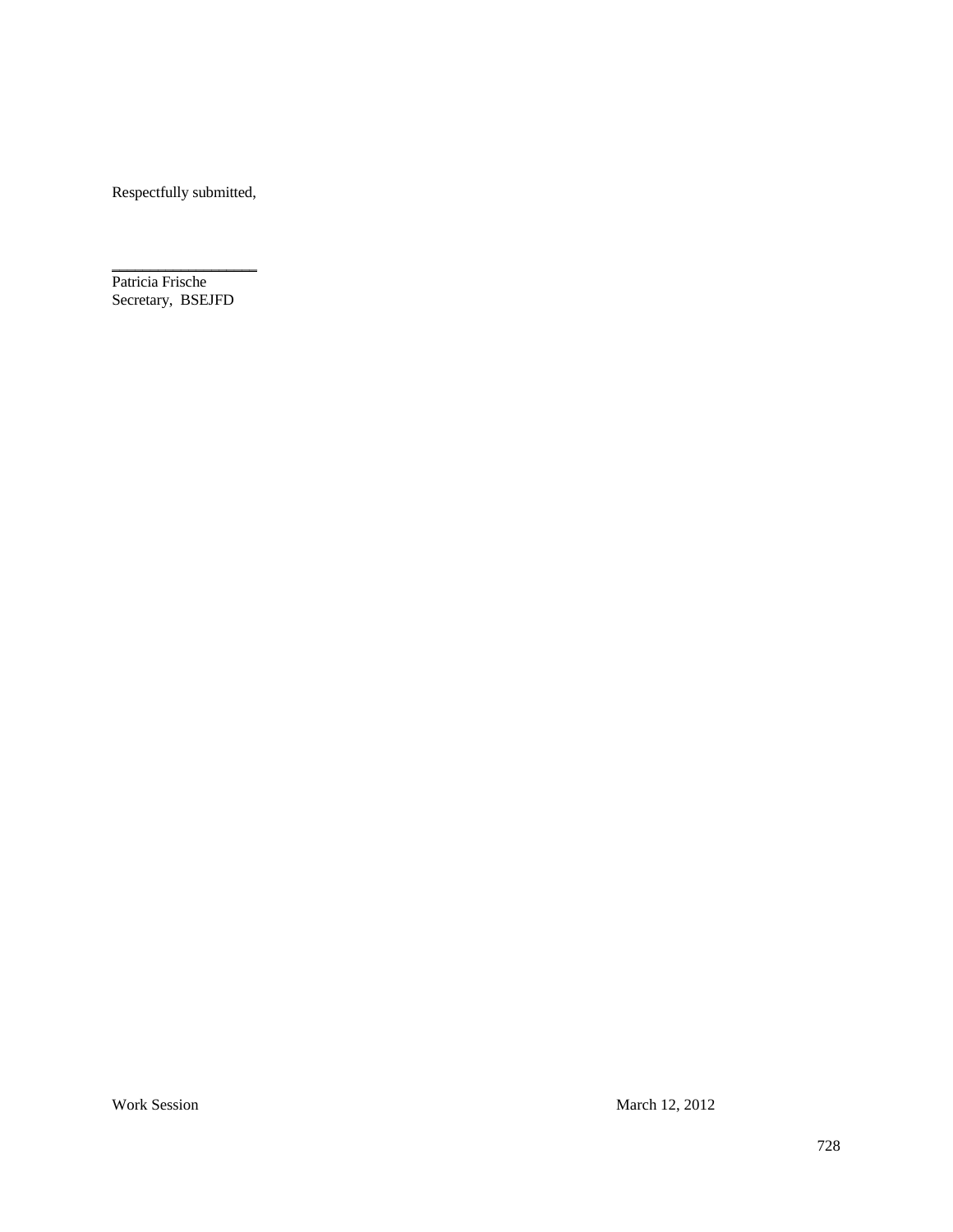PRESENT: Commissioners: G. Schramek T. Palmer

J. Klosowski M. Liguori, Counsel K. Clair P. Frische, Secretary P. Frische, Secretary R. Tofte M. Miller, Treasurer

A representative, Mr. Purcell, from MedTec Ambulance Company was present with one of the Med Tec Ambulances. The vehicle was looked at by the commissioners present as well as Capt. Frische and Lt. Zagajewski The vehicle brought as a sample is 16" shorter than the ambulances we currently use. The representative states that modifications can be made in regard to cabinets, seating, etc.. Lt. Zagajewski requested that a schematic be generated and the possibility of additional cabinetry be explored. There was some discussion regarding the e350 as opposed to the e450 engines. All vehicles are custom built with a six month delivery time. On site servicing is available. Ambulances are available for lease or sale and Mr. Purcell states that if one of our ambulances is out of service for seven days or more, leasing is available. Med Tec supplies NY Presbyterian Hospital with about 25 ambulances per year.

Respectfully submitted,

 $\overline{\phantom{a}}$  , and the set of the set of the set of the set of the set of the set of the set of the set of the set of the set of the set of the set of the set of the set of the set of the set of the set of the set of the s

Patricia Frische Secretary, BSEJFD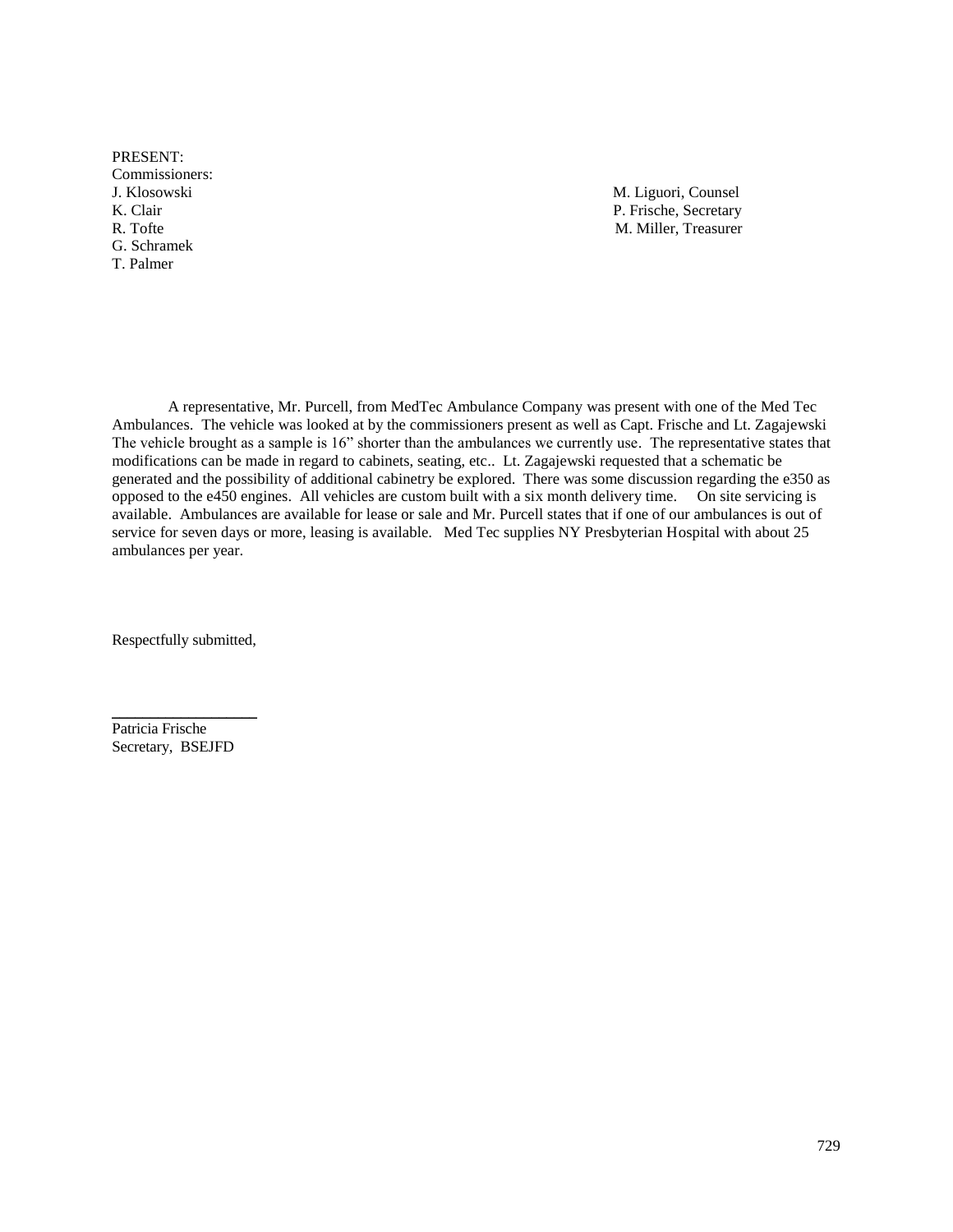## REGULAR MEETING March 14, 2012

| P. Frische, Secretary       |
|-----------------------------|
| M. Liguori, Counsel         |
| M. Miller, Treasurer        |
| Chief O'Hara                |
| <b>Asst. Chief Ratajack</b> |
|                             |

The meeting was called to order by Chairman J. Klosowski at 7:00 PM. Minutes of the February 8 meeting were read and accepted by all commissioners present.

Next, the correspondence was read. The bills included vouchers #'s 03-01 to 03-69 A400 totaling \$145,537.28 , and A500 totaling \$593.60. After reviewing all the bills presented by the treasurer, all bills were approved for payment by all commissioners present.

A **MOTION** made by T. Palmer and seconded by K. Clair to approve minutes. The motion was approved by all commissioners present.

Jeff Bergstrom has asked to be allowed to attend recruitment and retention workshops.

K.Clair states there is a portable radio missing from the ladder truck.

K.Clair states there are still ongoing issues with the computers. Tom Lannon has been unable to get here to fix them.

RTofte there is also a problem with the cameras at HQ and states that Tom Lannon would like to get a brand new computer for the camera system. RTofte is waiting for a price from T.Lannon on the computer. Tom Lannon is not paid for his services.

RTofte states that a representative from a smart board company will be contacted regarding a demo.

K.Clair states that both Envirostar and Gagliardo Excavating state there needs to be a French Drain to run out to storm drain between the old patio and the building and headquarters.

R.Tofte advised that HO Penn came to headquarters on March 13 to fix the generator main house. They will give a price on a service contract, R.Tofte asked that members try not to fix the generator.

Regarding the back room at headquarters, R. Tofte stated that the department does not have money for architect fees. Discussion took place regarding the hose cart storage.

RTofte states that in regard to the awning at the substation, Tyndall will be here March 15 to empty the tank for footings. ExhaustSystems for the apparatus needs to go out to bid next month.

In regard to the Substation, T.Palmer received an estimate from R.Taylor for \$9,825.00 to demo the floor and install composite drains. T.Palmer also spoke to EPS in Fishkill. Their estimated was \$900 for materials only. J.Klosowksi stated that three formal bids are needed.

TP will get another bid for CV Trees.

The Service Contract for Dutchess Overhead doors was discussed. Last maintenance done was in 2010.

J.Klosowski states that the foam is mostly expire and that 10 kegs can be purchased for \$1350.00 Chief O'hara will see how much is there now before any is purchased.

K.Clair states that while the county does have a stock, the BFD should have some on hand as well. T. Palmer stated progress in regard to fire roads.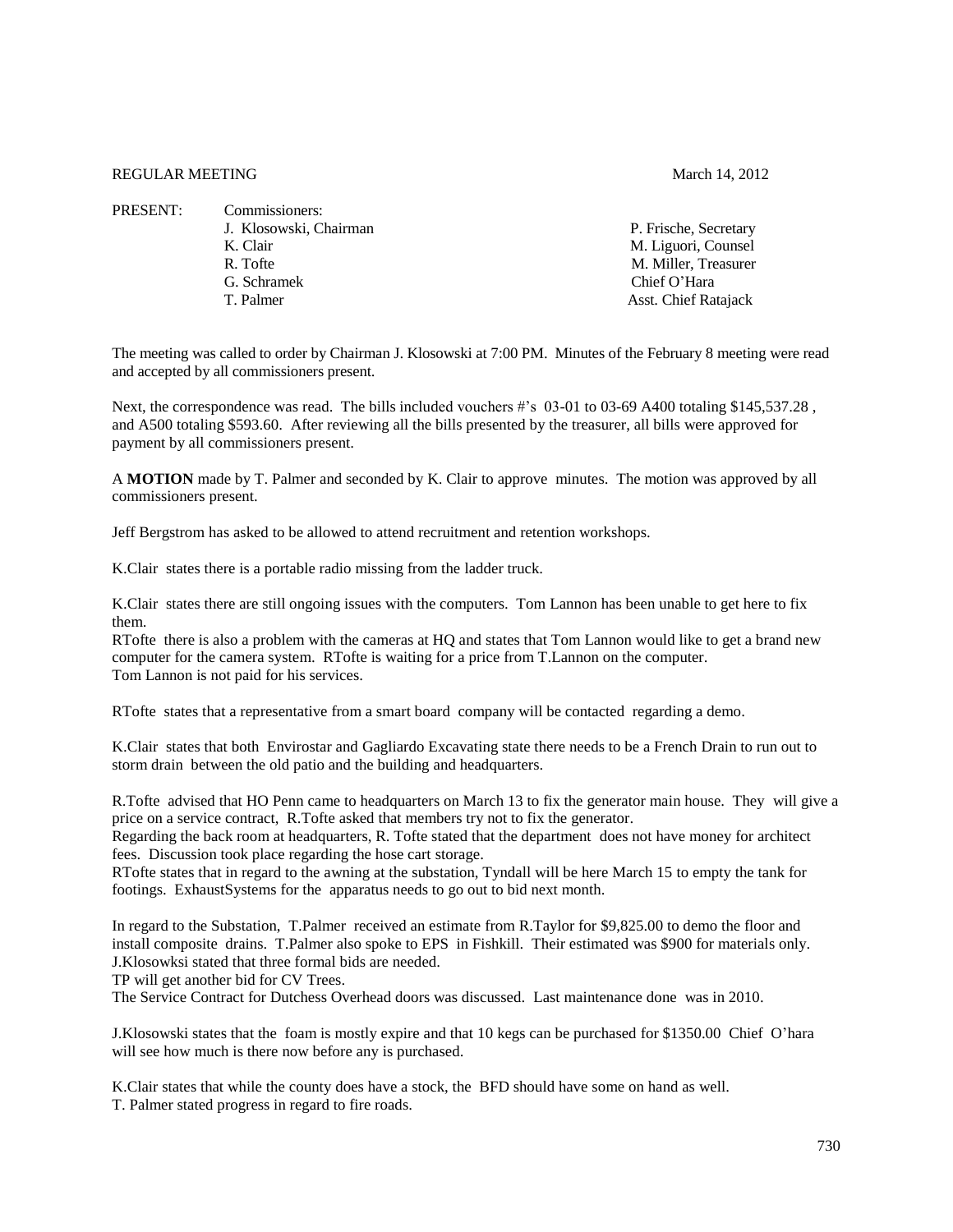K.Clair states the Fire Extinguisher Simulator costs \$10,000 and they will take a payment plan.

Discussion took place regarding an hooded sweatshirts as an appreciation gift. Prices are also being looked at for raincoats for next year

Invitations have gone out for the Installation Dinner and the design on the glasses was discussed.

K. Clair states that, regarding insurance claims, the company did not get a price from Durkin. J.Klosowski states there also needs to be a claim for the fan and that there were no injuries.

M.Liguori states there is no formal discipline policy in place and has sent out a proposed policy. The Board of FireCommissioners also has no formal policy. M.Liguori states Board of Commissioners should have a policy before passing it down to Board of Directors A **MOTION** made by G. Schramel and seconded by K. Clair to accept the discipline policy for the district. Motion was approved by all commissioners present. The Board of Directors addresses discipline and then refers it to the Board of Commissioners.

A **MOTION** made by T. Palmer and seconded by K. Clair to suspend normal business 7:55 to meet with Dave Bruen regarding insurance policy.. The motion was approved by all commissioners present. Mr. Bruen presented adjustments regarding replacement of vehicles.

A **MOTION** made by T. Palmer and seconded by K. Clair to increase premium by \$1,358.00 . The motion was approved by all commissioners present.

M. Liguori asked for a clarification on the replacement value of the vehicles. Mr. Bruen stated the replacement amount is an agreed value.

Mr. Bruen suggests a blanket public bond at an increase of \$943.00 per year for the entire fire department. R.Tofte asked if the Explorers are covered. A **MOTION** made by T. Palmer and seconded by R. Tofte approve the increase amount of coverage for a blanket public bond. The motion was approved by all commissioners present. Mr. Bruen states there needs to be an inspection of the two properties. J.Klosowski will meet with him. Mr. Bruen states the shed and contents were added. G.Schramek asked about the replacement value of the rehab vehicle and some discussion ensued regarding this. Value is placed at \$60,000 and Mr. Bruen will bring back a quote. Mr. Bruen states the deductible will remain the same. He will look into an agreed value of \$60,000on rehab vehicle and if the Explorer groupis part of the bond.

Mr. Bruen states that there is coverage of \$150,000 for a line of duty death. Accidental dismemberment coverage is \$150,000 ; visual impairment 150,000; disfigurement from burns 150,000. There is a schedule for injuries and Mr. Bruen will supply that. Discussion took place regarding disability payments. Partial/total disability depends on salary and level of disability. Range is \$50 to \$200 per week. G Schramek expressed concern regarding these amounts. Mr. Bruen states this is a supplemental income. He will look into higher limits. There is also a medical expense in excess of Workers Comp. M. Liguori stated there is also coverage by VFBO. He will look at total coverage for a member. J.Klosowski states that this should be reviewed to be sure members are covered.

A **MOTION** made by G. Schramek and seconded by R. Tofte at 8:30 to resume the regular meeting. The motion was approved by all commissioners present.

T.Palmer discussed a quote for the refurbishment of 11-4-2 in the amount \$168,000.00 The cost for a new one would be \$450,000.00. Chief O' Hara states this is a difficult vehicle to drive and that a smaller vehicle would suffice. J. Klosowski states we need to have a replacement policy.

The rehab vehicle now has kights and will be set up as a rehab vehicle.

11-2-3 is leaking antifreeze as per Ruscon.

 K.Clair states 47 physicals have been done. Chief O'Hara states the cut off is April 1. One more date is scheduled. Hazmat training has been completed. K.Clair states a letter will drawn up to be sent to member whoare out of service explaining why. J.Klosowski states this needs to be posted. R. Tofte states our rules and regulations state a member who is suspended cannot participate in active firefighter and ems duties, but can still attend meetings, drills, etc.

Regarding vehicle maintenance , K.Clair Ruscon has serviced 11- 2-1, and 11-2-2 and will be here two weeks. They are doing every truck this year.